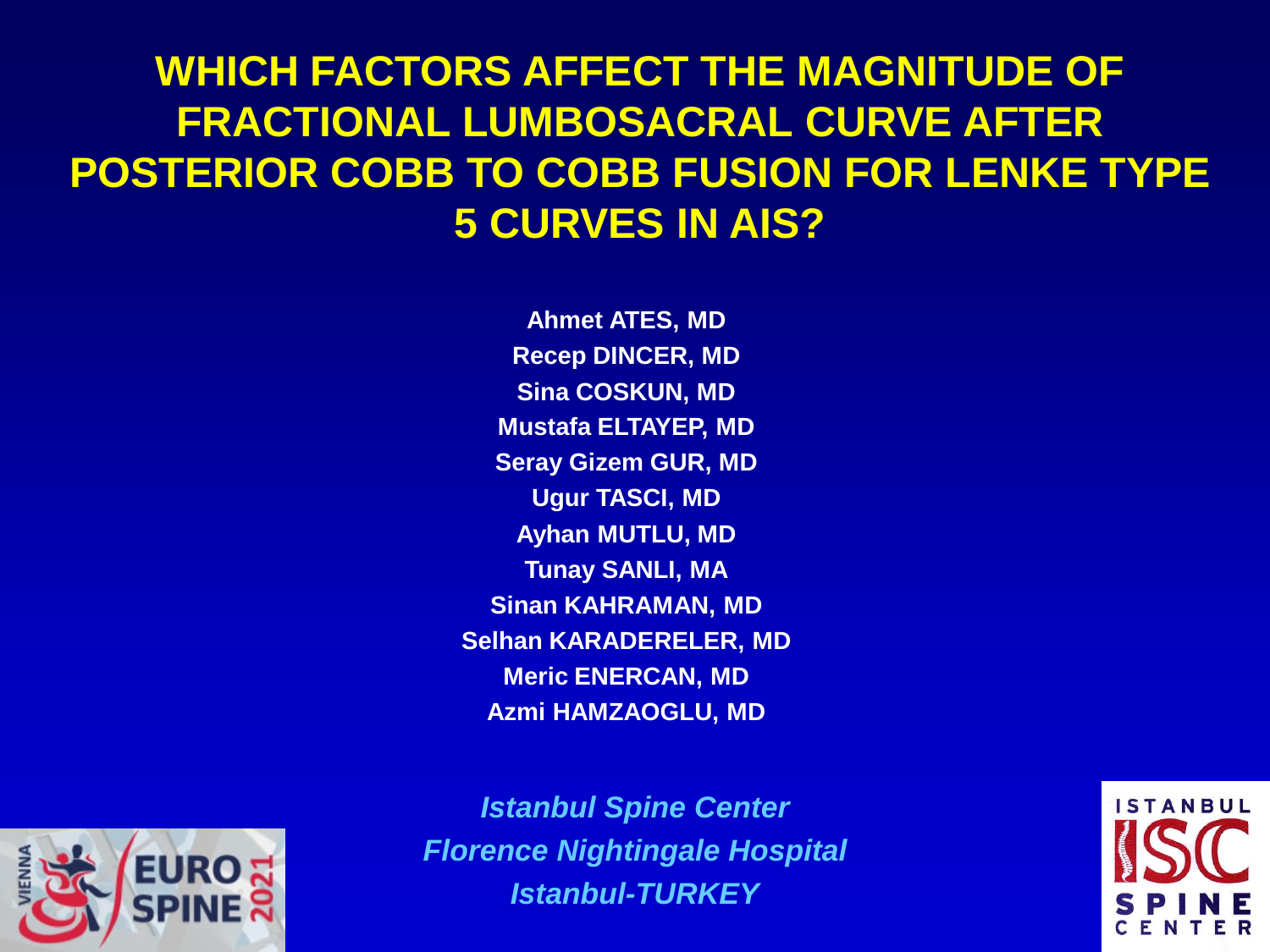## **PURPOSE**

**Aim of this study is to evaluate the clinical outcomes and radiologic parameters affecting the magnitude of fractional lumbosacral curve (LSC) and spontaneous correction of unfused thoracic curve (UTC) in Lenke Type 5 AIS patients, treated by posterior Cobb to Cobb fusion.**

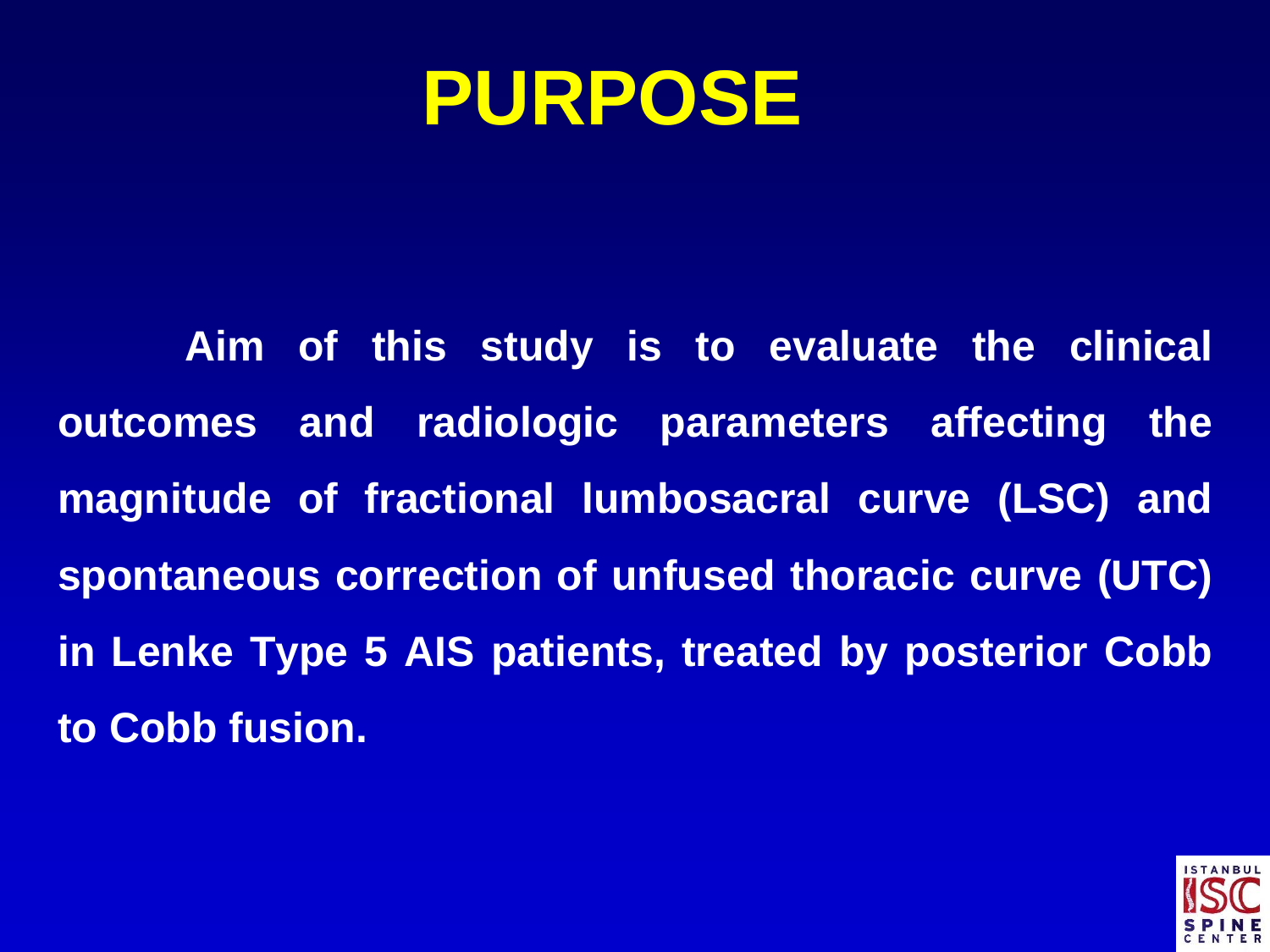# **MATERIAL & METHODS**

- **51 (47F, 4M) Lenke type 5 AIS patients treated with posterior Cobb to Cobb fusion using segmental pedicle screws and allograft were included.**
- **Preop, f/up coronal & sagittal parameters were analysed.**

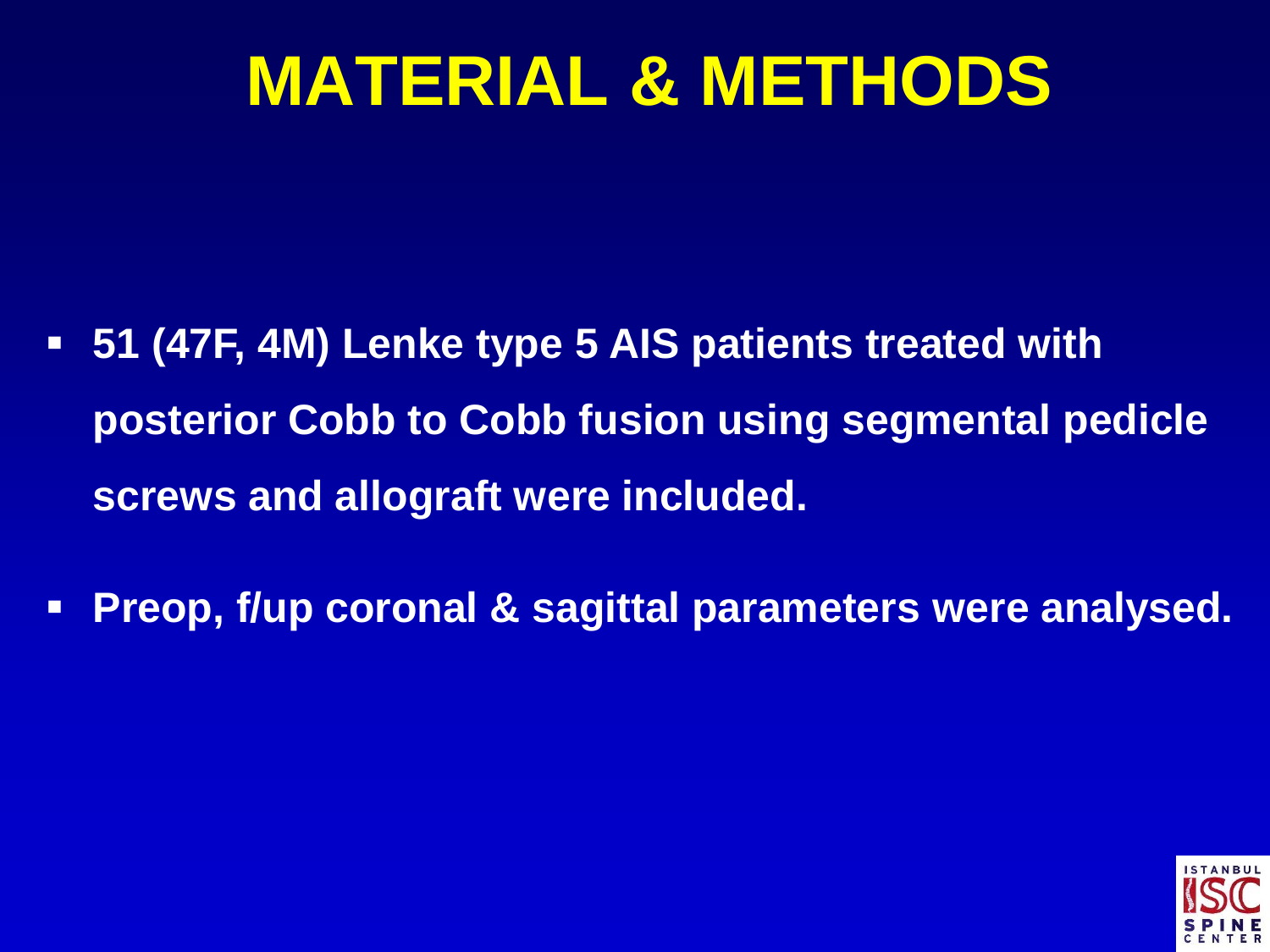# **MATERIAL & METHODS**

- **Preop Ferguson x-rays were used to measure sacral oblique angle (SOA).**
- **Clinical outcomes were evaluated with SRS22r.**
- **Spearman's correlation test was used for statistical analysis.**



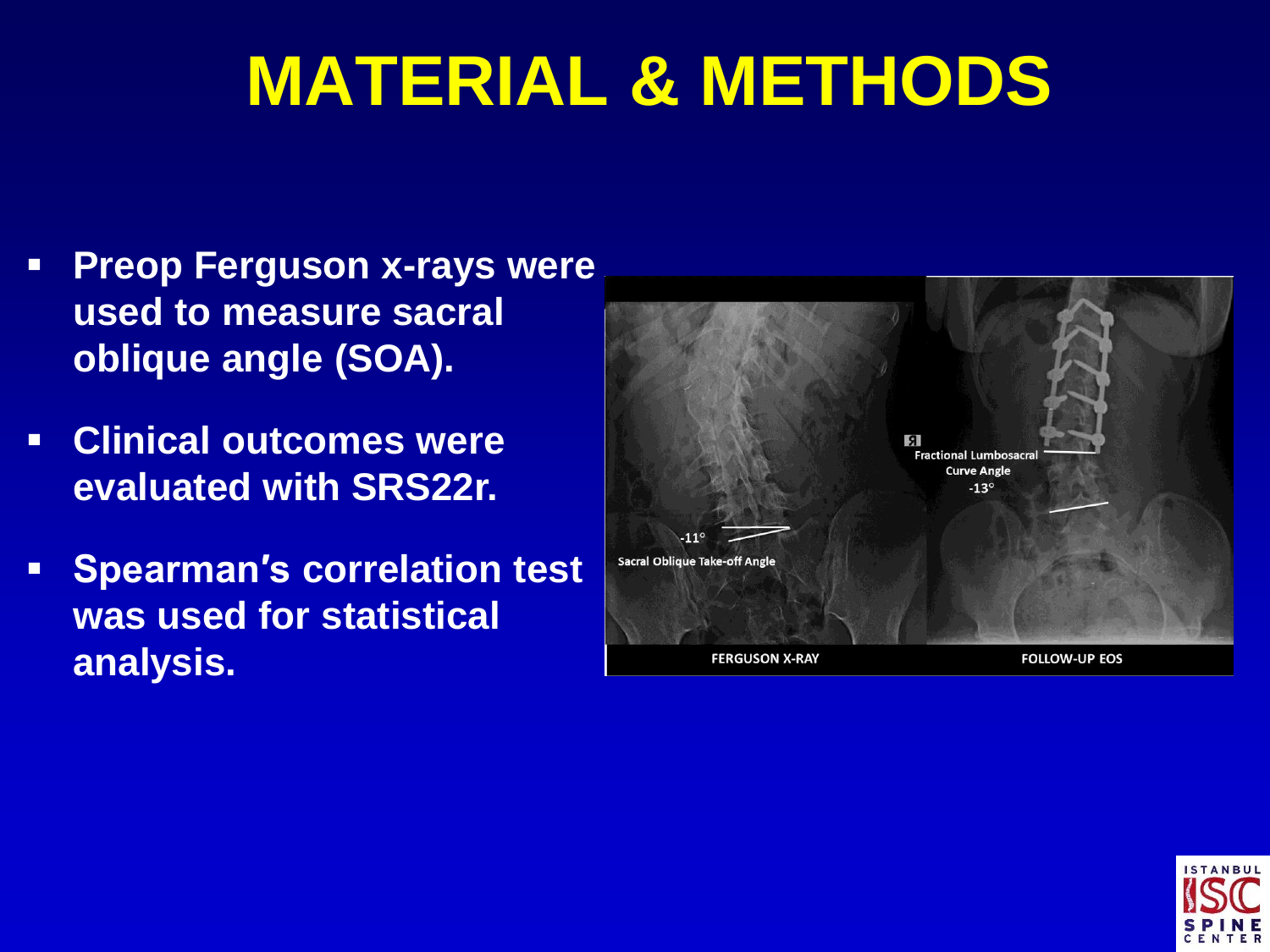# **RESULTS**

- **Ave age was 15(12-17) years & f/up was 7(2-13) years.**
- **Ave thoracolumbar/lumbar (TL/L) Cobb angle improved from 42,8° to 6,3° with 85% correction rate.**
- **Spontaneous correction rate of the UTC was 57%.**
- **Ave instrumented level was 5,5 (4-7); lower instrumented vertebra (LIV) was L2 in 2 pts, L3 in 40 pts & L4 in 9 pts.**

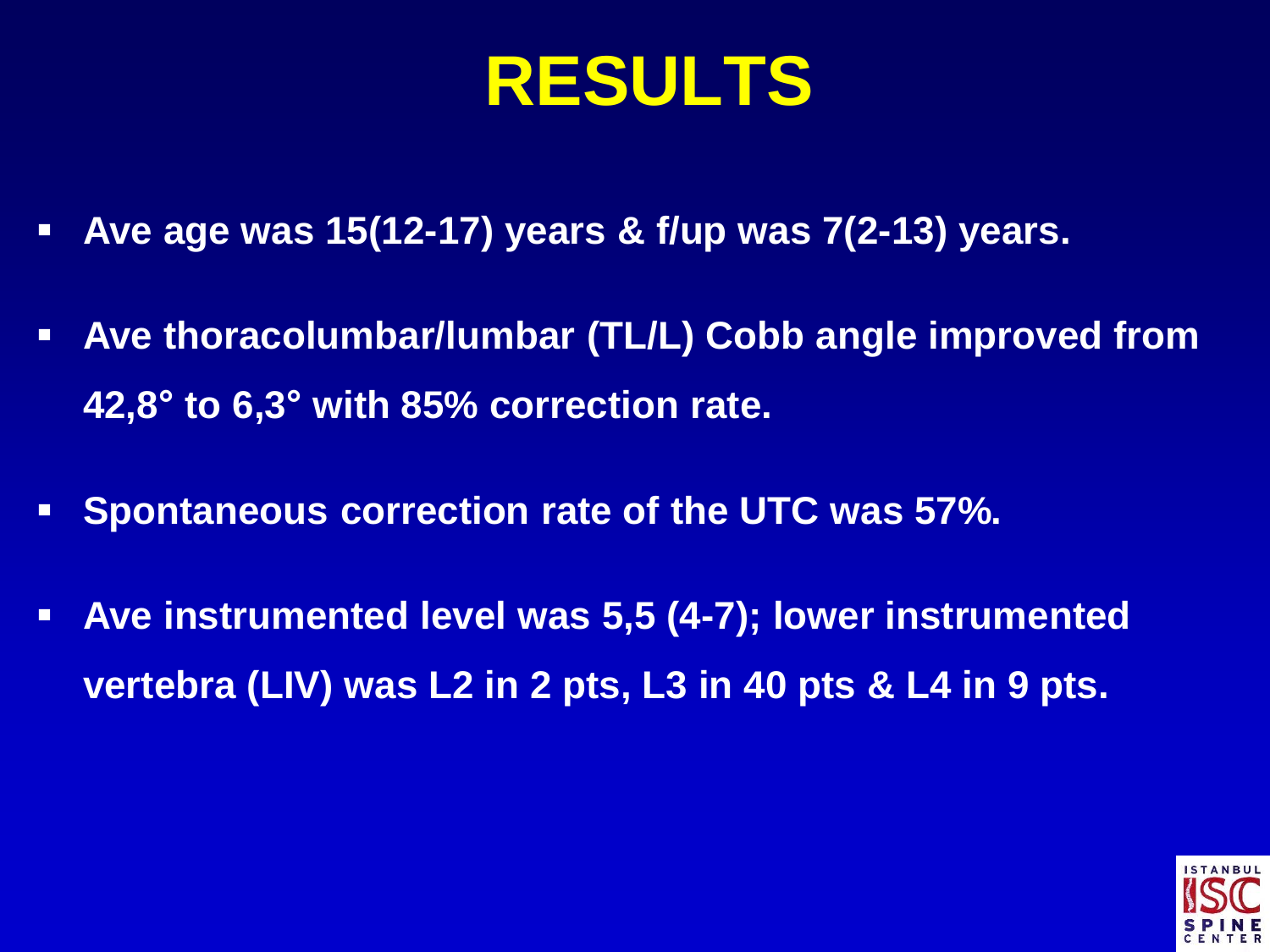### **RESULTS**

- **Mean SOA was 8° (0-16).**
- **SOA was > 5° in 32 pts (63%).**
- **LIV tilt improved from 24,9° to 3,5° (86%).**
- **Postoperative fractional LSC was > 10° in 12 pts (24%) and disc wedging (DW) below LIV was > 5° in 21 pts (41%).**

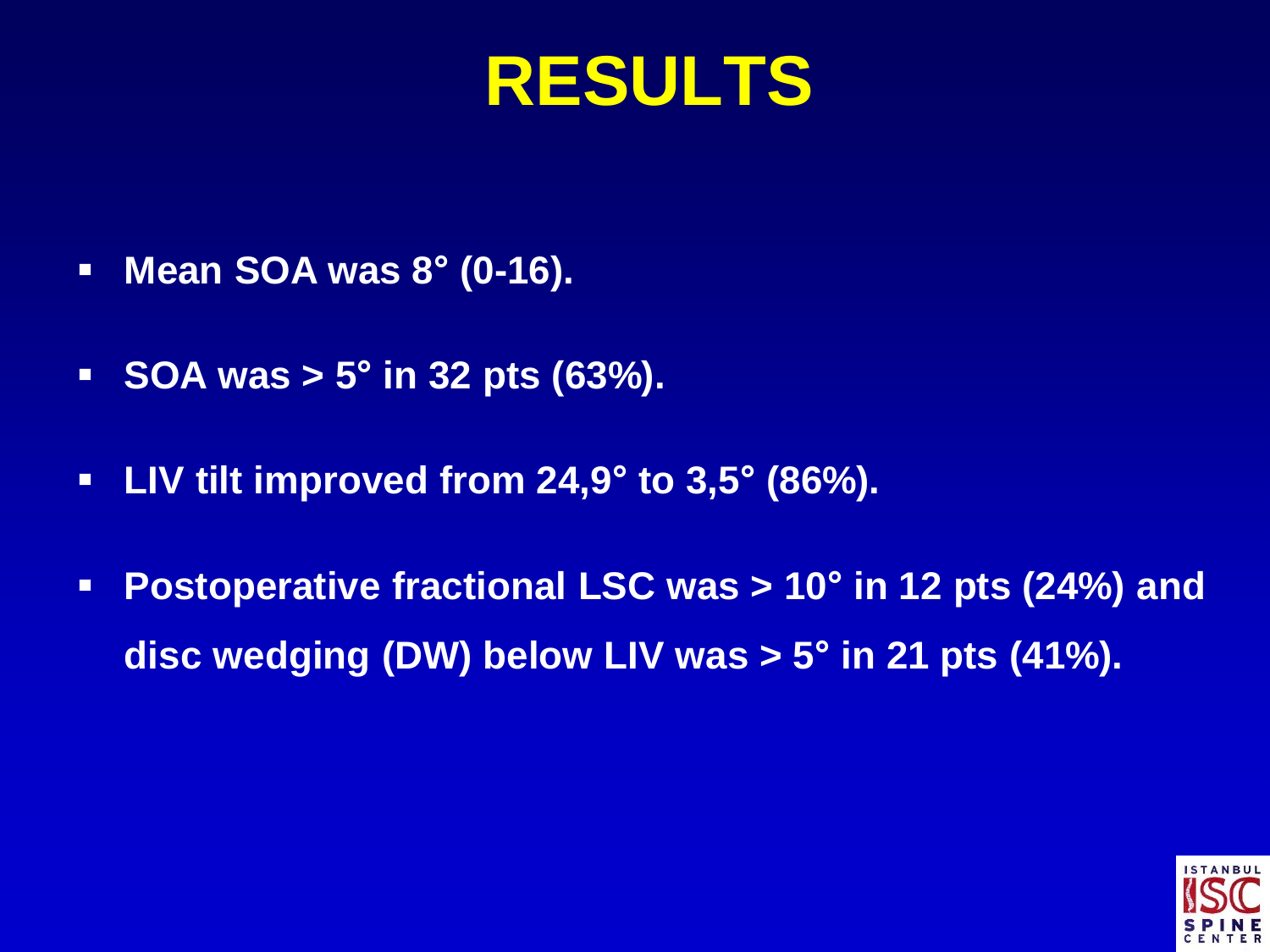# **RESULTS**

- **There were significant correlations between fractional LSC magnitude, DW below LIV and SOA (r=0,381, p=0,04; r=0,614, p<0,01, respectively).**
- **Total SRS-22r score improved from 3,7 to 4,3.**
- **Pseudoarthrosis was found in 1 patient (1,9%) (loosening of 1 screw on convex side).**
- **There was no infection, neurological deficit or UTC progression.**

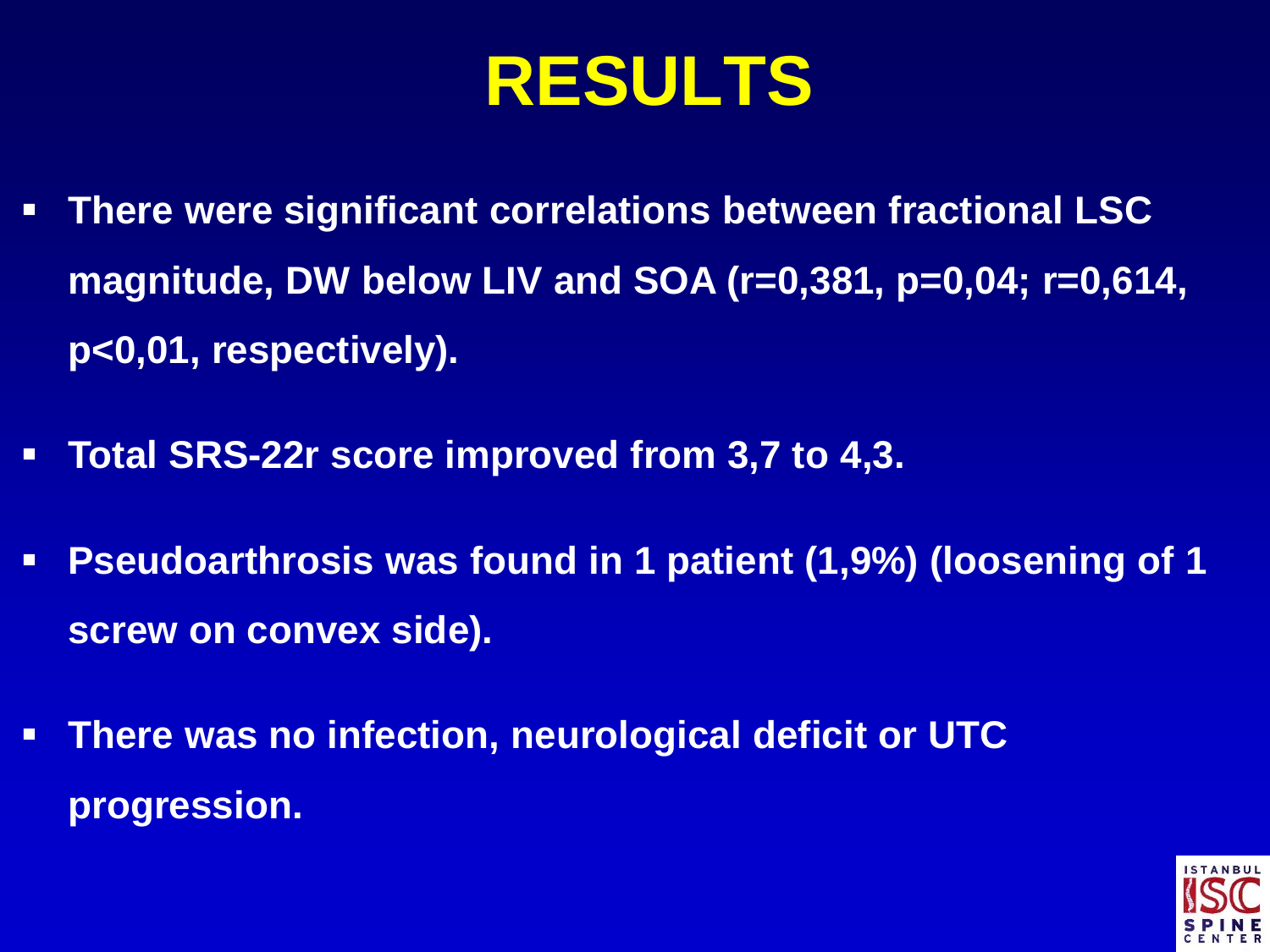#### **CONCLUSION**

**Posterior Cobb to Cobb fusion provided significant correction of TL/L curve, spontaneous correction of thoracic curve and clinical improvement in Lenke Type 5 curves.**

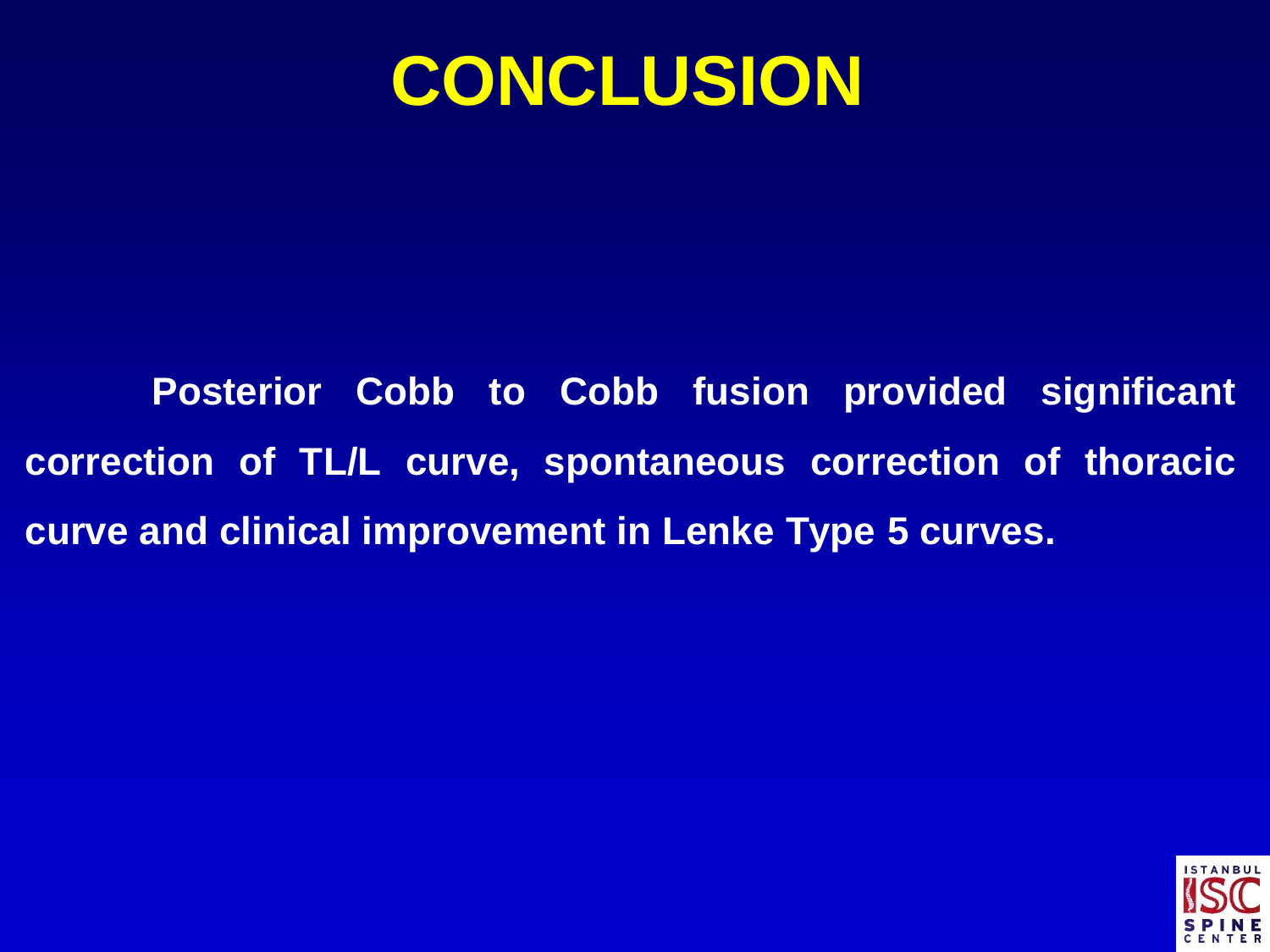### **CONCLUSION**

**According to this study, if SOA > 5° , the possibility of postoperative fractional lumbosacral curve and disc wedging below LIV is higher. For this reason sacral oblique angle should be evaluated preoperatively with Ferguson x-ray and should be taken in consideration in preoperative planning.**